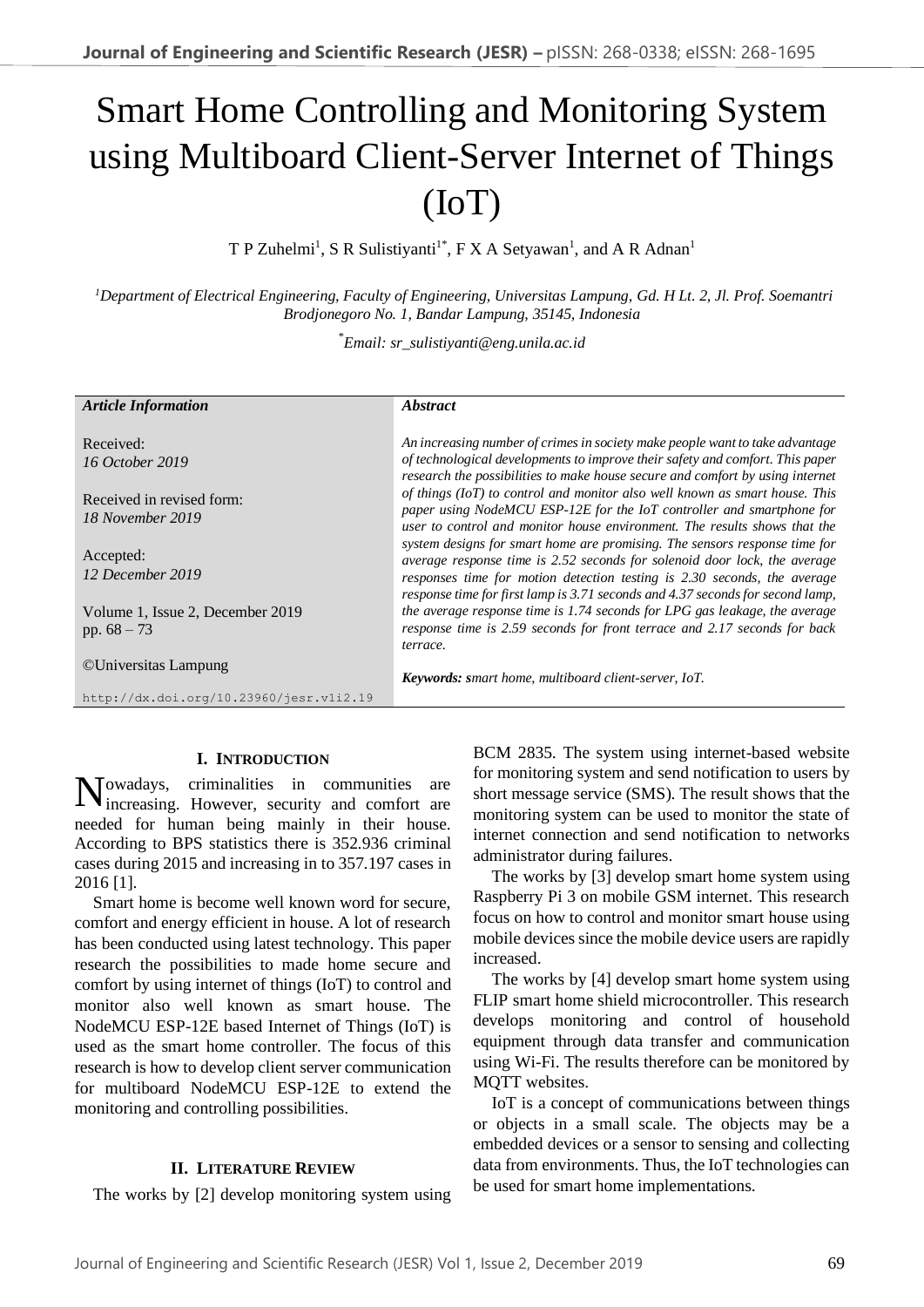# **III. METHODS**

This research focuses on home security, comforts, and energy efficiency. The testbed consists of 5 NodeMCU ESP-12E, 1 for server and 4 for clients. The first client is used to monitor and control the home door. The second client is used to monitor and control the state of lamp in the living room. The third client is used to monitor and control the gas, blower is activated when the controller detects the gas level threshold. The fourth client is used to monitor and control the state of lamp in the home terrace. The positions of each controller are depicted in Fig 1.



**Fig. 1**. Controller positions

Therefore, All NodeMCU ESP-12E clients send its collected data to the serer board. NodeMCU ESP-12E that positioned as the server board is should connected to network using Wi-Fi. The application based on android in a smartphone then is used to monitor and control the smart home. The data flow and communication of each devices is depicted in Fig 2.



**Fig. 2.** Data communication models

This tested is used several types of sensors and components as follows:

- 1. Passive Infra-Red (PIR) HC-SR501 is a motion detection sensor [5].
- 2. LPG (Liquefied Petroleum Gas) MQ-6 is a sensor to sensing the level of LPG, CH4, and Propane gas [6].
- 3. Door magnetic sensor MC-38 is used to sensing the

door state [7].

- 4. Solenoid Door Lock to control open and close the door.
- 5. PCF8574 (I²C GPIO Expander) is used for microcontroller I/O Expander using I²C with SDA and SCL line [8].
- 6. LCD OLED 0.91" I2C is a high-resolution display panel [9].

#### **IV. RESULTS AND DISCUSSION**

# *A. Mobile based monitor and control system*

The results of this research are a system of smart home consists of several microcontroller boards in client server configuration that connected with sensors and relays. Each client board sends the data status to the server board. Monitoring and controlling the smart home devices are using mobile application that developed under android by connected to the Wi-Fi. Figure 3 and 4 depicted the monitor and control application.

Fig 3 shows the status of terrace, its monitor the status of terrace lamp, door lock, motion, and alarm status. The monitor the lamp status in the living room and back home terrace. The status of gas leakage in the kitchen is also monitored by system and triggered alarm if the gas leakage is above the threshold. The mobile application also provide menu to control the lamp in each room. Figure 4 shows the management menu to change the access password to mobile application. It is also providing door lock control system to control the door lock from remote area.



**Fig. 3.** Mobile app monitor and control system

Journal of Engineering and Scientific Research (JESR) Vol 1, Issue 2, December 2019 70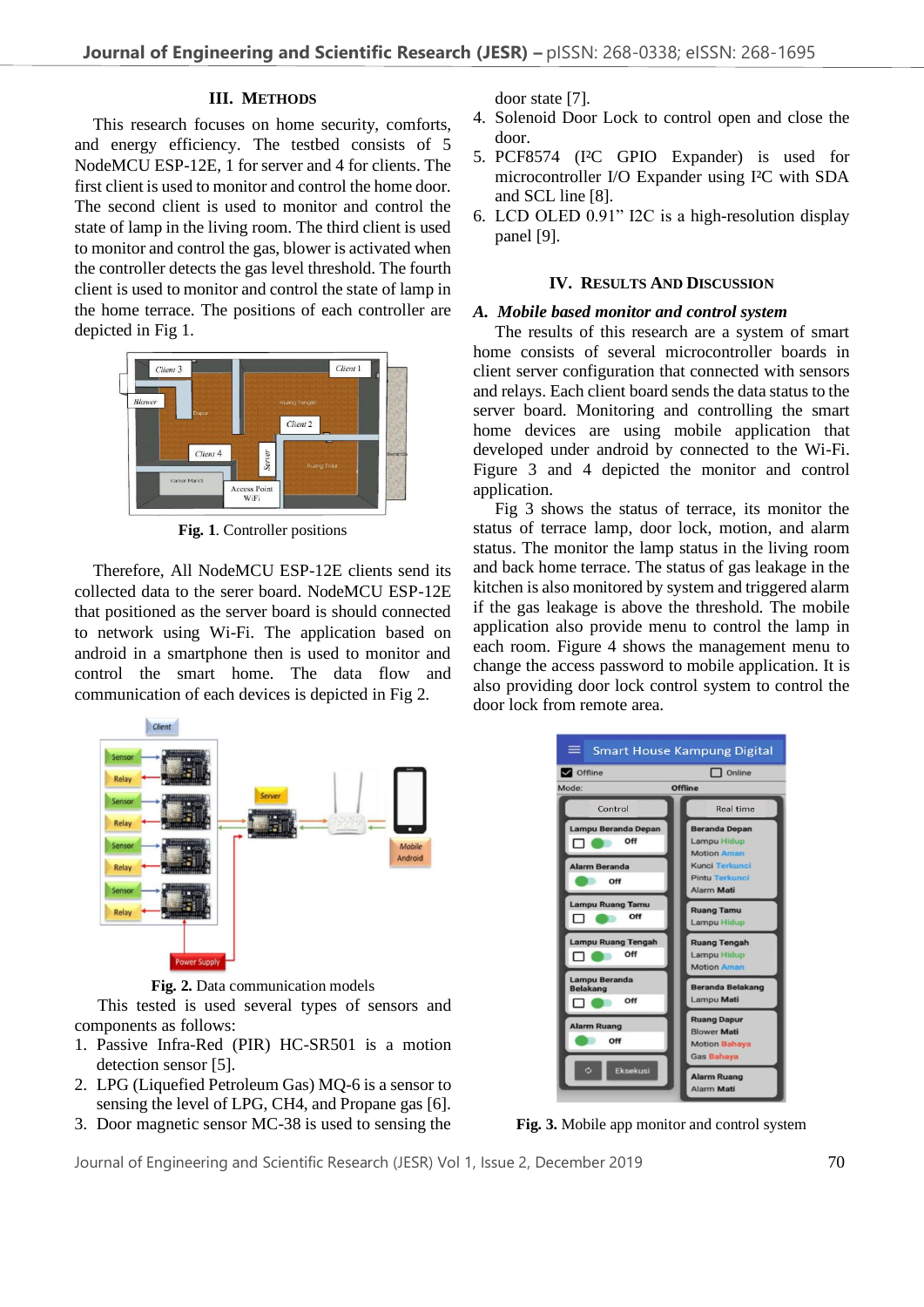

**Fig. 4.** Management access menu

# *B. Mobile based monitor and control system*

This testing is done to prove the system is working as expected. The testing is done 10 times and also measures the time response. Time response is amount of time that needed to system to response the command initiated by mobile application.

#### *C. Client 1 microcontroller board*

#### 1) Solenoid door lock

Client 1 microcontroller board is used to control the solenoid door lock sensor MC-38. The testing is done by give the initial state of the door lock is opened or closed. The, tester then control the door by using mobile application and the time response is noted. Table 1 shows the testing results, it shows that average response time is 2.52 seconds. The door lock final condition after testing also shows the same condition as the expected results conditions. Therefore, the client microcontroller is passed the testing.

**Table 1.** Solenoid Door (MC-38) Controller Testing

#### *2) Motion detection sensors*

Motion detection sensors are using HC-SR501. Testing is done with initial condition without motion object, then introduce the motion/moving object in motion sensing area. Feedback from motion sensors until user get the notification in mobile applications is noted as the responses time. Table 2 shows the average responses time for motion detection testing is 2.30 seconds.

|  |  | Table 2. Motion Detection Hc-Sr501 Response Time |  |  |  |
|--|--|--------------------------------------------------|--|--|--|
|--|--|--------------------------------------------------|--|--|--|

| <b>Number of tests</b> | <b>Response time (s)</b> |
|------------------------|--------------------------|
| 1                      | 3.80                     |
| 2                      | 1.85                     |
| 3                      | 3.02                     |
| $\overline{4}$         | 3.09                     |
| 5                      | 2.64                     |
| 6                      | 1.85                     |
| 7                      | 1.29                     |
| 8                      | 1.78                     |
| 9                      | 2.03                     |
| 10                     | 1.65                     |

#### *D. Client 2 microcontroller board*

1) Lamp controller

Client 2 is used to monitor and control lamp status in living room. There are 2 main lamps that located inside the home living room. The testing is done 10 times with several condition, expected results and final results and response time is noted. The response time is amount of time that needed to system to response the command initiated by mobile application. Table 3 and Table 4 show the average response time for first lamp is 3.71 seconds and 4.37 seconds for second lamp. The living room lamp final condition after testing also shows the same condition as the expected results conditions.

**Table 3.** First Living Room Lamp Controller Testing

| N <sub>0</sub> | <b>Initial</b><br>condition | <b>Expected</b><br>condition | Final<br>condition | <b>Response</b><br>time(s) | N <sub>0</sub> | <b>Initial</b><br>conditions | <b>Expected</b><br>conditions | Final<br>results | <b>Time</b><br>response (s) |
|----------------|-----------------------------|------------------------------|--------------------|----------------------------|----------------|------------------------------|-------------------------------|------------------|-----------------------------|
|                | Closed                      |                              |                    |                            |                | Closed                       | Opened                        | Opened           | 3.44                        |
|                |                             | Opened                       | Opened             | 2.24                       | 2              | Closed                       | Opened                        | Opened           | 2.62                        |
| 2              | Closed                      | Opened                       | Opened             | 3.55                       | 3              | Closed                       | Opened                        | Opened           | 2.87                        |
| 3              | Closed                      | Opened                       | Opened             | 2.88                       | 4              | Closed                       | Opened                        | Opened           | 4.61                        |
| 4              | Closed                      | Opened                       | Opened             | 2.65                       | 5              | Closed                       | Opened                        | Opened           | 3.10                        |
| 5              | Closed                      | Opened                       | Opened             | 1.65                       | 6              | Opened                       | Closed                        | Closed           | 4.83                        |
| 6              | Opened                      | Closed                       | Closed             | 1.78                       | $\tau$         | Opened                       | Closed                        | Closed           | 3.26                        |
| 7              | Opened                      | Closed                       | Closed             | 2.91                       |                |                              | Closed                        |                  |                             |
| 8              | Opened                      | Closed                       | Closed             | 3.28                       | 8              | Opened                       |                               | Closed           | 4.71                        |
| 9              | Opened                      | Closed                       | Closed             | 2.69                       | 9              | Opened                       | Closed                        | Closed           | 4.99                        |
|                |                             |                              |                    |                            | 10             | Opened                       | Closed                        | Closed           | 2.76                        |
| 10             | Opened                      | Closed                       | Closed             | 1.58                       |                |                              |                               |                  |                             |

Journal of Engineering and Scientific Research (JESR) Vol 1, Issue 2, December 2019 71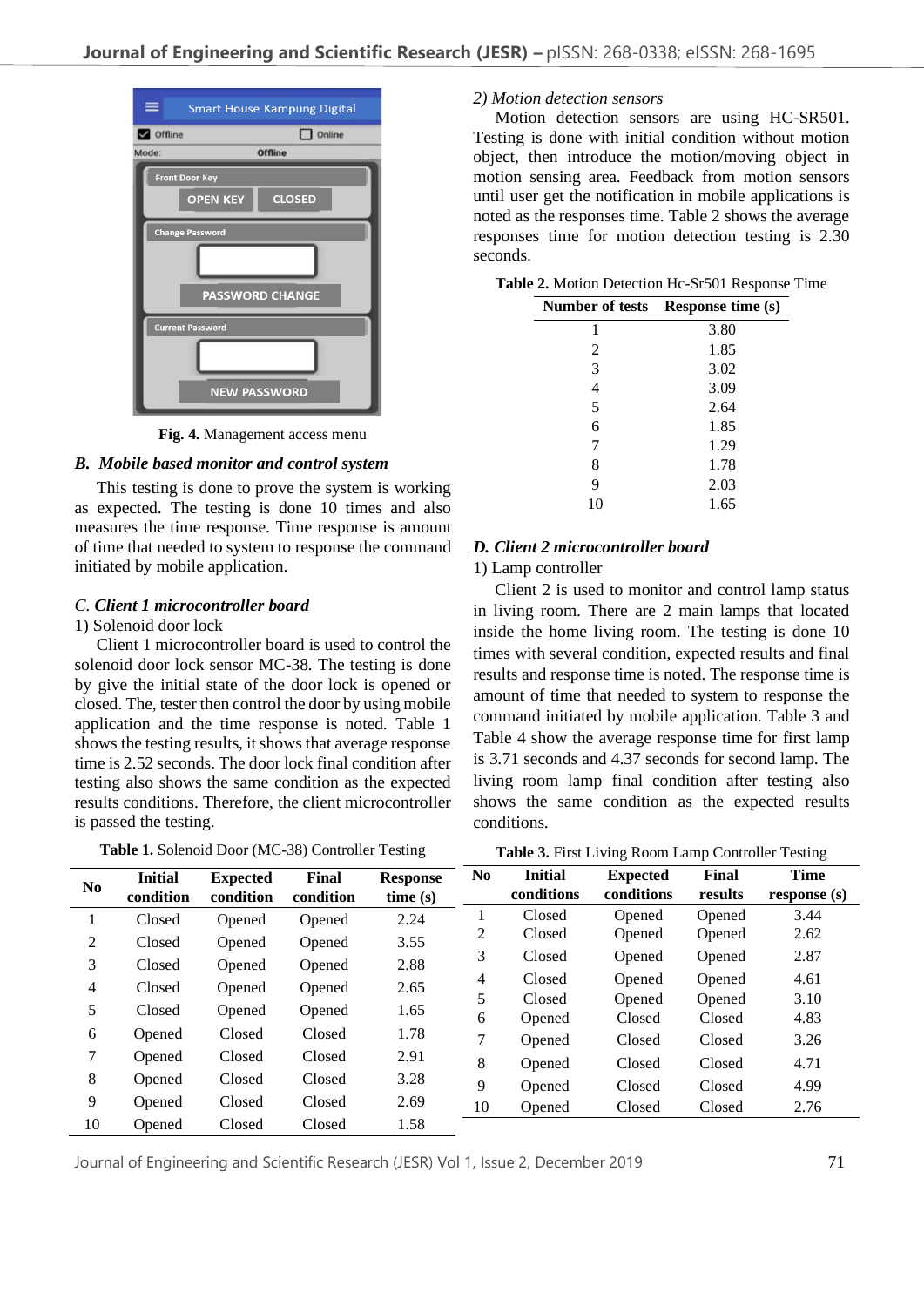| <b>Table 4. Second Living Room Lamp Controller Testing</b> |                              |                               |                  | Table 6. Front Terrace Lamp Testing |                |                              |                               |                  |                             |
|------------------------------------------------------------|------------------------------|-------------------------------|------------------|-------------------------------------|----------------|------------------------------|-------------------------------|------------------|-----------------------------|
| N <sub>0</sub>                                             | <b>Initial</b><br>conditions | <b>Expected</b><br>conditions | Final<br>results | <b>Time</b><br>response (s)         | N <sub>0</sub> | <b>Initial</b><br>conditions | <b>Expected</b><br>conditions | Final<br>results | <b>Time</b><br>response (s) |
|                                                            | Closed                       | Opened                        | Opened           | 4.04                                |                | Closed                       | Opened                        | Opened           | 2.62                        |
| 2                                                          | Closed                       | Opened                        | Opened           | 5.77                                | 2              | Closed                       | Opened                        | Opened           | 2.06                        |
| 3                                                          | Closed                       | Opened                        | Opened           | 2.84                                | 3              | Closed                       | Opened                        | Opened           | 2.66                        |
| 4                                                          | Closed                       | Opened                        | Opened           | 4.54                                | $\overline{4}$ | Closed                       | Opened                        | Opened           | 2.10                        |
| 5                                                          | Closed                       | Opened                        | Opened           | 3.61                                | 5              | Closed                       | Opened                        | Opened           | 2.45                        |
| 6                                                          | Opened                       | Closed                        | Closed           | 5.25                                | 6              | Opened                       | Closed                        | Closed           | 2.47                        |
| 7                                                          | Opened                       | Closed                        | Closed           | 5.99                                | 7              | Opened                       | Closed                        | Closed           | 2.02                        |
| 8                                                          | Opened                       | Closed                        | Closed           | 4.76                                | 8              | Opened                       | Closed                        | Closed           | 2.02                        |
| 9                                                          | Opened                       | Closed                        | Closed           | 2.47                                | 9              | Opened                       | Closed                        | Closed           | 3.68                        |
| 10                                                         | Opened                       | Closed                        | Closed           | 4.46                                | 10             | Opened                       | Closed                        | Closed           | 3.88                        |

2) Client 3 microcontroller board (LPG gas leakage and blower controller)

Client 3 is used to monitor the LPG gas leakage located in the kitchen. System will notify the user through the mobile application. The system will also control the blower if the gas leakage is above the threshold. The testing is done by give the sensors the LPG gas, the response time when the sensors detect the gas and time needed to notify user on mobile applications is noted. Table 5 shows the average response time is 1.74 seconds.

3) Client 4 microcontroller board (lamp controller)

Client 4 is used to monitor and control lamp status in living room. There is 2 main lamp that located in the front and back home terrace. The testing is done 10 times with several condition, expected results and final results and response time is noted. The response time is amount of time that needed to system to response the command initiated by mobile application. The average response time is 2.59 seconds for front terrace and 2.17 seconds for back terrace.

**Table 5.** Second Living Room Lamp Controller Testing

| N <sub>0</sub> |    | Number of test-Response time (s) |
|----------------|----|----------------------------------|
| 1              | 1  | 1.38                             |
| 2              | 2  | 1.25                             |
| 3              | 3  | 1.26                             |
| 4              | 4  | 1.38                             |
| 5              | 5  | 1.06                             |
| 6              | 6  | 2.89                             |
| 7              | 7  | 1.58                             |
| 8              | 8  | 1.19                             |
| 9              | 9  | 2.50                             |
| 10             | 10 | 2.88                             |

|                | Table 7. Back Terrace Lamp Controller Testing |                 |         |              |  |  |  |
|----------------|-----------------------------------------------|-----------------|---------|--------------|--|--|--|
| N <sub>0</sub> | <b>Initial</b>                                | <b>Expected</b> | Final   | <b>Time</b>  |  |  |  |
|                | conditions                                    | conditions      | results | response (s) |  |  |  |
| 1              | Closed                                        | Opened          | Opened  | 2.60         |  |  |  |
| 2              | Closed                                        | Opened          | Opened  | 2.67         |  |  |  |
| 3              | Closed                                        | Opened          | Opened  | 3.80         |  |  |  |
| 4              | Closed                                        | Opened          | Opened  | 2.36         |  |  |  |
| 5              | Closed                                        | Opened          | Opened  | 2.46         |  |  |  |
| 6              | Opened                                        | Closed          | Closed  | 2.29         |  |  |  |
| 7              | Opened                                        | Closed          | Closed  | 2.08         |  |  |  |
| 8              | Opened                                        | Closed          | Closed  | 3.18         |  |  |  |
| 9              | Opened                                        | Closed          | Closed  | 3.67         |  |  |  |
| 10             | Opened                                        | Closed          | Closed  | 2.00         |  |  |  |

#### **V. CONCLUSIONS**

From this research results we may conclude that smart home concept using IoT devices in multiboard client-server model is well implemented. The longest response time is generated at the second lamp controller on client 2 of the microcontroller board and the shortest time response is generated by the blower controller and LPG gas leakage on client 3 of the microcontroller board. Further works can be carried out using other micro-controllers that have better microprocessors to reduce response time.

#### **ACKNOWLEDGEMENT**

Thanks for the Directorate of Research and Community Service who provided funding through The Master Thesis Research (PTM) 2019 scheme.